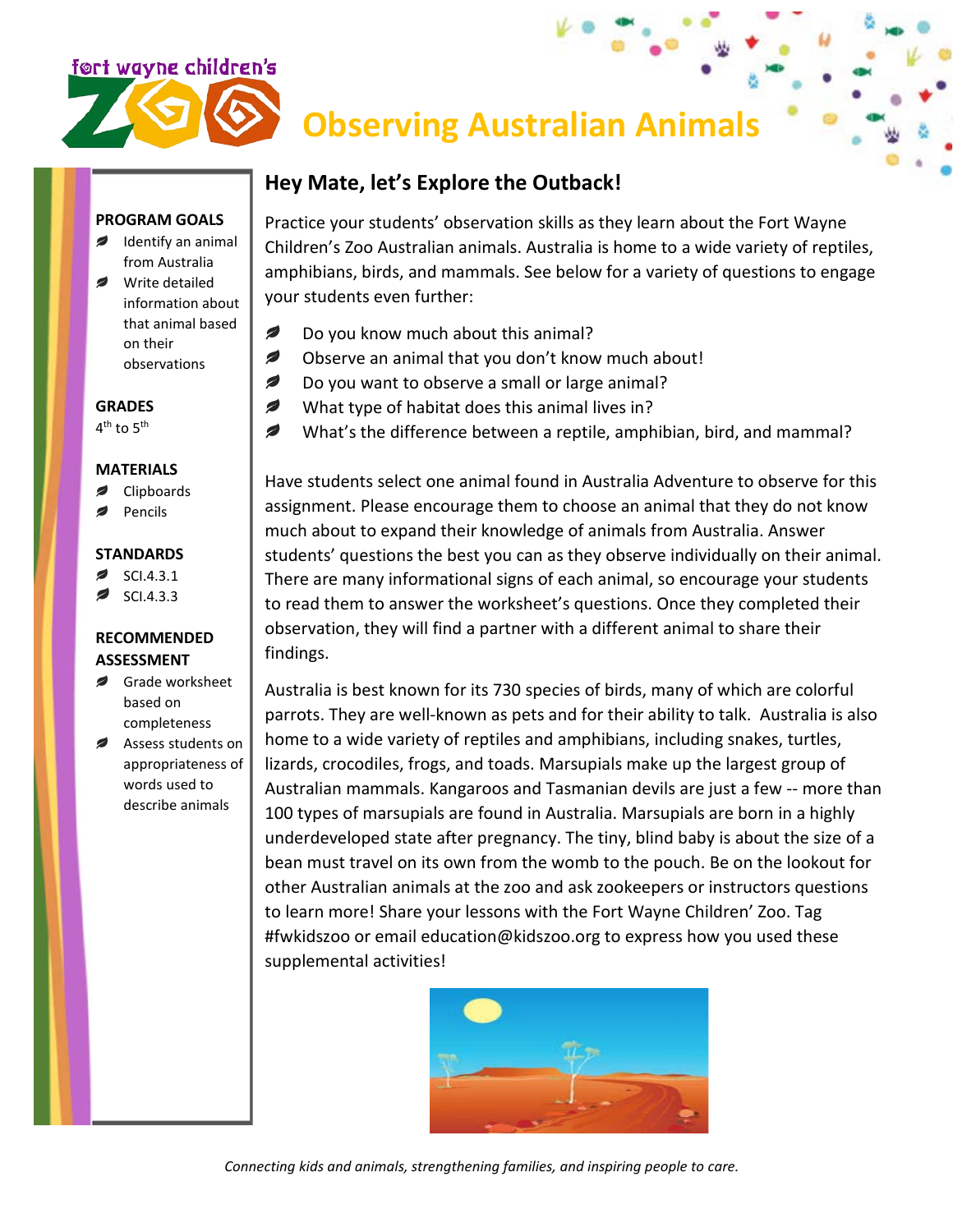

Name:

**ANIMAL NAME:** \_\_\_\_\_\_\_\_\_\_\_\_\_\_\_\_\_\_\_\_\_\_\_\_\_\_\_\_\_\_\_\_\_\_\_\_\_\_\_\_\_\_\_\_\_\_\_\_\_\_\_\_\_\_\_\_\_\_\_\_\_\_\_\_\_\_\_\_\_\_\_

Find your animal. Use all your senses to answer these questions:

- 1. Sketch your animal on the empty space of the paper.
- 2. What does this animal eat?
- 3. Is this animal cold-blooded or warm-blooded?
- 4. How does this animal travel from one place to another?
- 5. What unique body structures do they have? What's the purpose of it?
- 6. What other animals in the zoo does this animal remind you of?
- 7. What colors do they have? Where & why do you think they have specific coloration on their body?